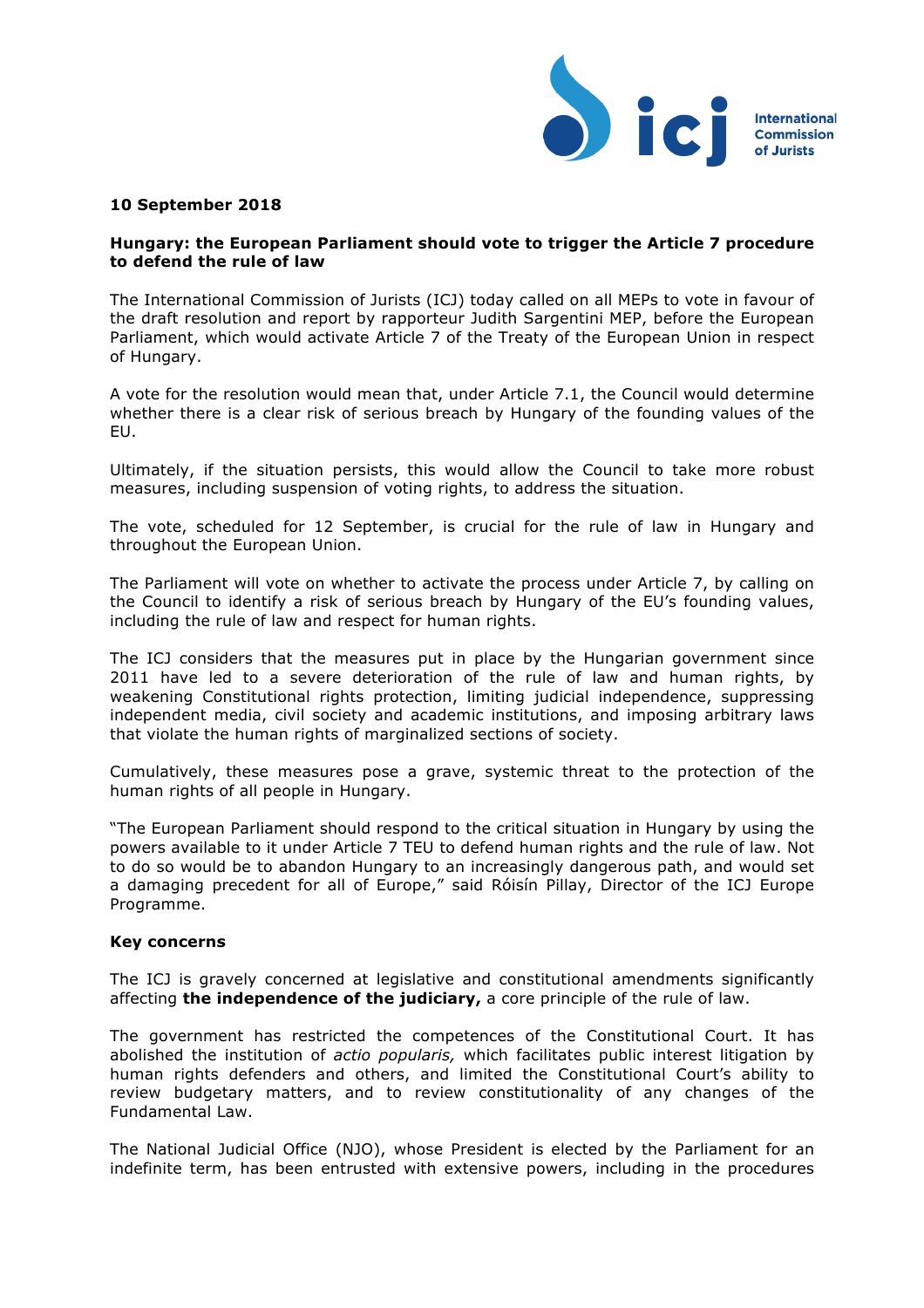for the appointment and dismissal of judges. This has compromised the independent selfgovernance of the judiciary through the National Judicial Council (NJC).

The security of tenure of judges has also been undermined by arbitrary lowering the compulsory retirement age of judges from 70 to 62.

Although, after the dismissal of several judges, the government modified the law by lowering the retirement age gradually over the next 10 years, significant damage had already been done, as confirmed by judgments of the European Court of Justice (C-286/12 Commission v. Hungary) and by the European Court of Human Rights (Baka v. Hungary).

The ICJ is further concerned that the new Administrative Supreme Court, which is shortly to be established, may be insufficiently independent, and therefore further undermine the independence of the judiciary as a whole.

The government and high-ranking public officials have systematically attacked **civil society organizations and individuals** in Hungary**,** in law and in rheotric, and restricted their capacity to defend human rights.

The 'Law on the Transparency of Organizations receiving Support from Abroad of Hungary' adopted in 2017 requires NGOs to label themselves as 'organization in receipt of foreign funding,' disclose the identity of all sponsors and in case of non-compliance face disproportionate sanctions.

Legislation passed in June 2018, as part of the 'Stop Soros legislative package', effectively criminalizes the work of civil society organizations, lawyers and other human rights defenders that work to assist migrants, including refugees seeking to access international protection.

Further legislation of July 2018 imposes a punitive, 25 percent tax on organizations supporting migration.

These measures are likely to have a severe impact on freedom of expression and association of civil society organizations and their members, and to significantly weaken the ability of civil society to protect human rights, and to lead to systematic violations of the rights of migrants, especially refugees.

Changes in Hungarian legislation, including the lack of independence of the Media Council and of public service broadcasting, as well as requirements for the media to provide "balanced" coverage and disproportionally high fines against media organizations have already had severe consequences for **freedom of expression of the media**.

In addition, the tendency towards the concentration of media ownership and selfcensorship is necessarily corrosive to the exercise of freedom of expression.

**Freedom of expression and association of academic institutions** has also been curtailed, notably by the threat of closure of the Central European University (CEU).

A legal amendment adopted in April 2017 imposed disproportionate restrictions on the operation of foreign-accredited universities, which has an exclusively discriminatory effect on the CEU.

The freedom of the Hungarian Scientific Academia has also been threatened by reallocating their funds and transfer it to the newly created Ministry for Innovation and Technology.